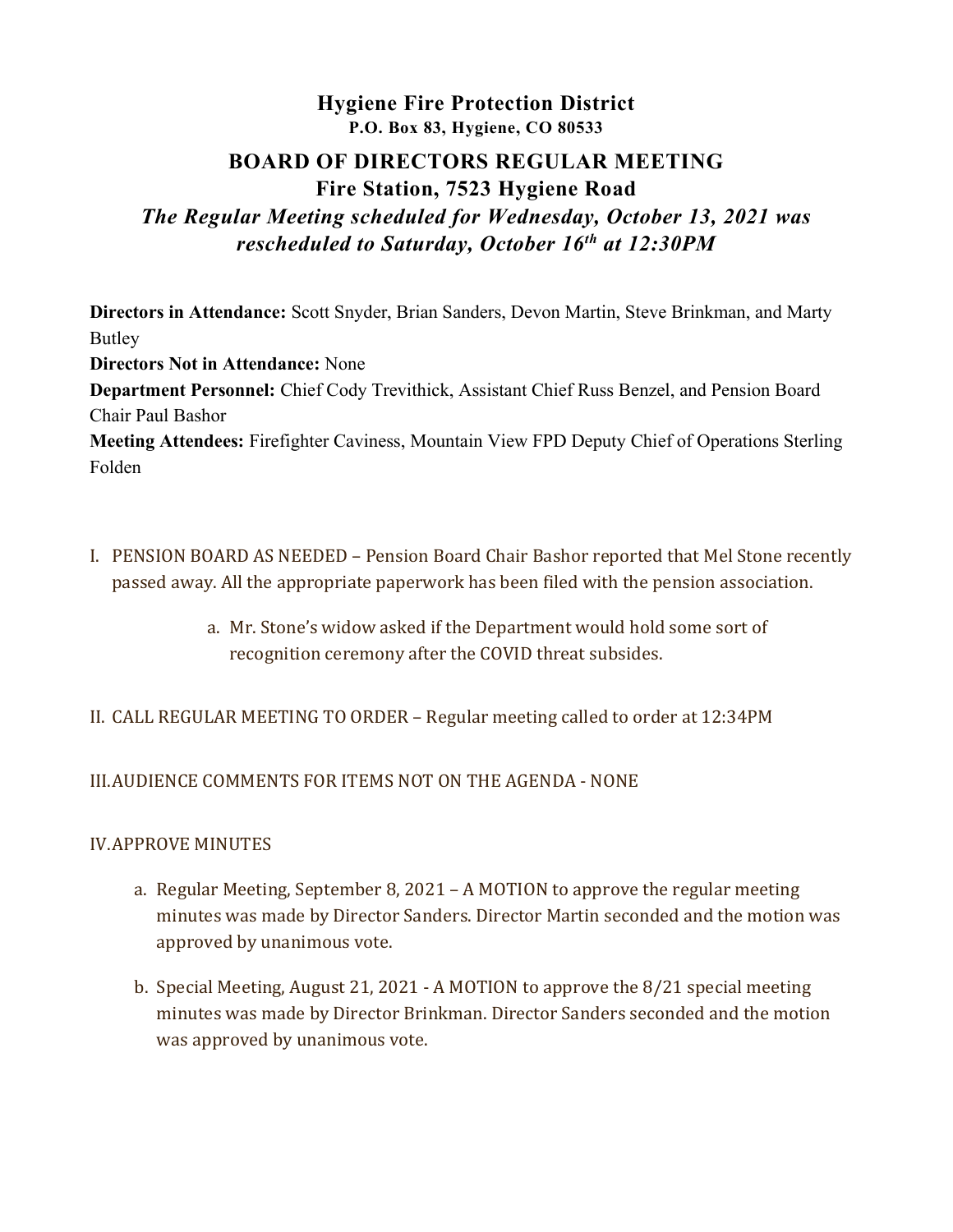- c. Special Meeting, August 29, 2021 A MOTION to approve the 8/29 special meeting minutes was made by Director Sanders. Director Brinkman seconded and the motion was approved by unanimous vote.
- d. Special Meeting (in Lyons), September 16, 2021 A MOTION to approve the 9/16 special meeting minutes was made by Director Brinkman. Director Martin seconded and the motion was approved by unanimous vote.
	- i. Director Sanders noted that Lyons had someone taking the minutes at that meeting and asked about getting a copy of those minutes as well. Director Brinkman suggested that they may be on the Lyons FPD website. Director Sanders will look into it.

# V. REPORTS

# a. Treasurer's Report

- i. The budget-to-actual report was reviewed. We've received slightly over 100% of income that was anticipated in the budget. There is the possibility of further revenue from the sale of the old Type 6 if it is purchased before the end of the year. Because of front-loaded expenses, Rental Property, Supplies, and Training (Fire & Rescue) accounts are over-budget for this point in the year. Administration & Overhead is close to 100% of total budget due to pre-payments for the Firefighter Recognition dinner. We are 75% of the way through the year, but overall expenses are just shy of 60%, so we are underbudget for this point in the year.
	- 1. We received a cost estimate for the election and the quoted price is almost double the original estimate. The explanation revolved around that fact that we are sharing the cost with the city of Boulder, and Boulder doesn't have any issues on the ballot, which may mean that we are forced to shoulder a greater share of the financial burden.
		- Election expenses are captured under Professional Services and the estimate alone would put us over our total budget, irrespective of the cost to do the audit, as well as CPA and attorney fees. Director Brinkman noted that we could do the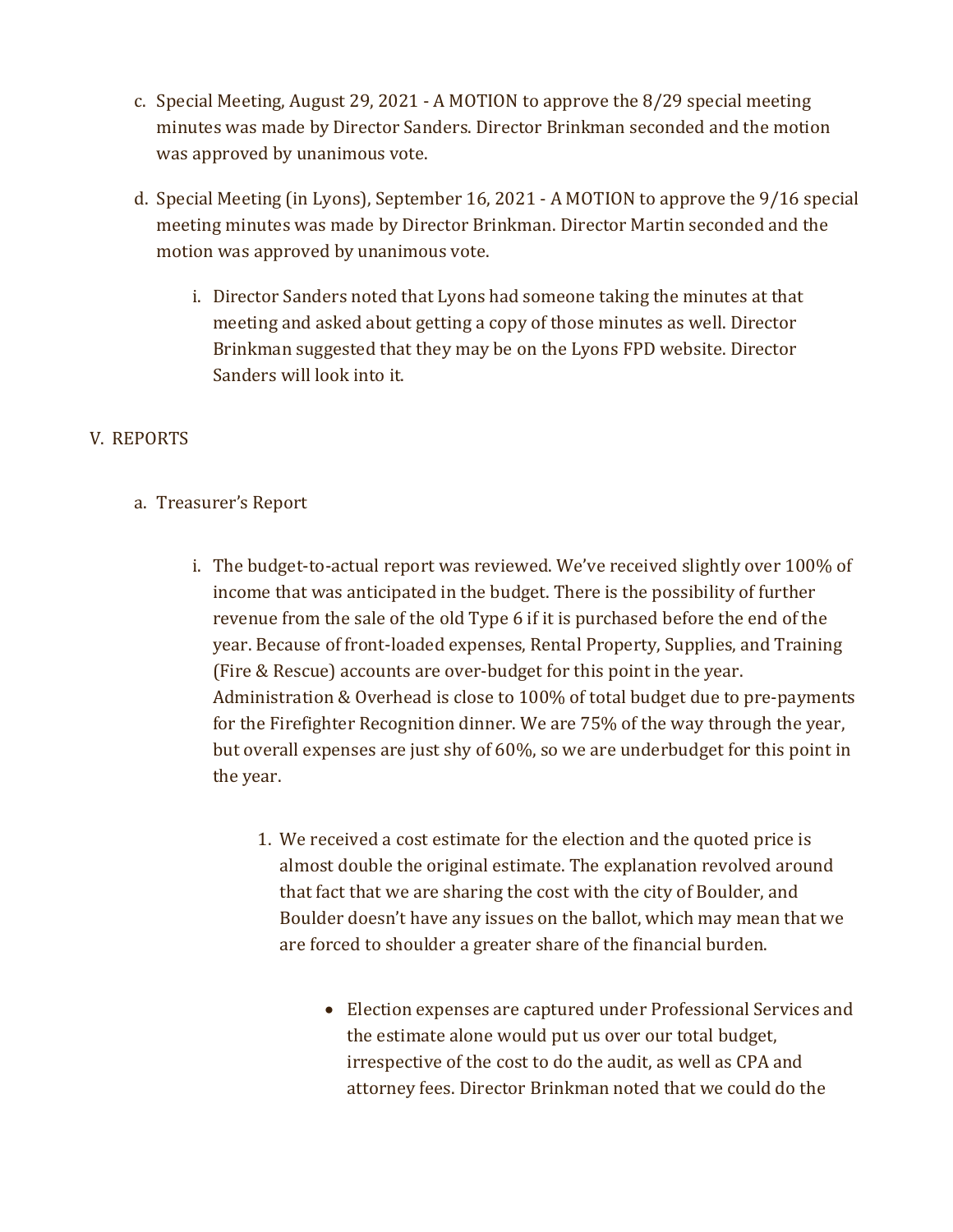election ourselves for around half the of the cost quoted in the estimate.

- 2. The IT & Communications (Software) account is  $\sim$ 23% over the amount budgeted for the year, largely due to voicemail service that transcribes messages and sends to email. It's a very useful feature but may not be worth the expense. Chief Trevithick noted that we were recently approved by T-Mobile for 50+ SIM cards for any firefighter member, which will give 10 years of free phone service for each card. The phones would need to be provided, but it would allow each person to be listed (on the answering machine and/or the website) with their own phone number. Director Sanders indicated that this communication system seems the better way to go, as we work on preparing the 2022 budget.
- 3. The pension payment and matching funds will be processed this month.
- ii. The preliminary Assessed Value for all property in the HFPD is  $\sim$ 8% higher than last year, although it is likely to decrease as homeowners appeal their valuations. Director Sanders modified our property tax income down to 5.5%, as that is the maximum we are allowed to take. Chief Trevithick will use the modified total as a guide as he continues to put together his 2022 budget.
- iii. We received the results of the 2020 audit report from the CPA and Director Sanders was able to file just a few hours before the September 30<sup>th</sup> deadline.
	- 1. Director Brinkman made a MOTION to accept the 2020 audit. Director Martin seconded and the motion was approved by unanimous vote.
	- 2. Next year Director Sanders plans to push harder to get everything wrapped up earlier so that we have more time to review and submit without waiting until the last minute.
	- 3. Moving forward, deployment income/expenses will almost certainly push us over the \$750k threshold, so we will need to regularly budget \$4,000+ for an annual audit.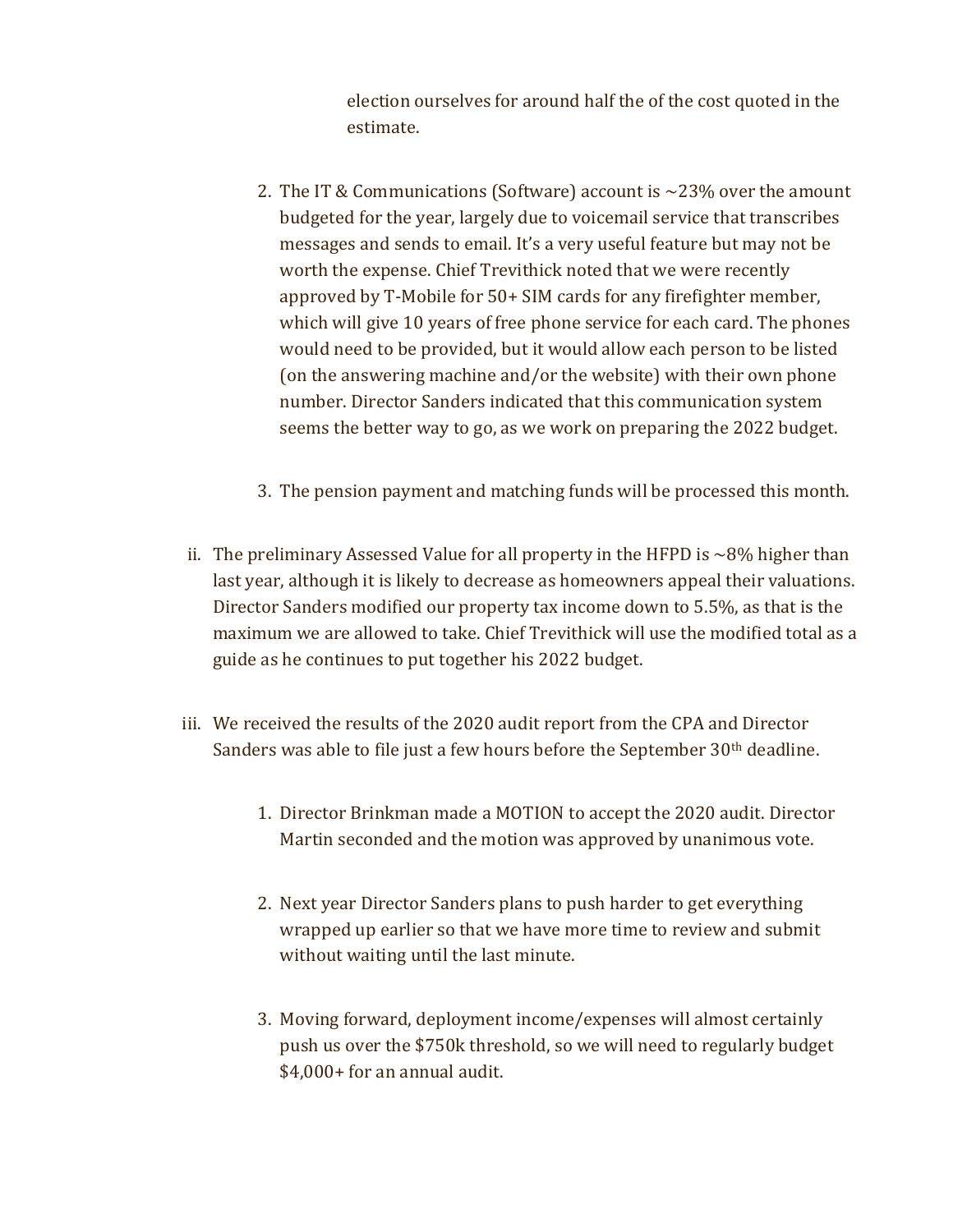- iv. Director Brinkman made a MOTION to accept the third quarter financial report. Director Martin seconded and the motion was approved by unanimous vote.
- b. Secretary's report
	- i. Dates and Deadlines
		- 1. We need to publish the notice of budget and hearing before the December Regular Board Meeting.
		- 2. The budget must be approved by December  $15<sup>th</sup>$ .
		- 3. The Open House takes place next Saturday, October 23rd, from 1-3:00PM.
			- We need to post notice of the event on sign out front ,and put out the banner encouraging people to vote in the election. Flyers will be posted at local venues that get a lot of local traffic.
			- Directors cannot advocate for anything as Board Members, but they can do so as members of the HFPD. Director Sanders plans to send an email to everyone in his network, encouraging them to come to the open house, and vote in the election. Director Brinkman will put a notice on his neighborhood's Facebook page. Other Board Members will put out similar messages through their own networks.
			- Director Martin has recruited FFs Dutchman and Martin, and her father-in-law to help with the Open House. She would like to have free food and drinks, music, and fun things for kids to do. People can walk around the Station and look at the trucks, watch the slide show, and meet the firefighters.
				- i. She is planning on putting out light refreshments and is willing to cover some of the cost, but asked if there is a budget for those types of offerings. Director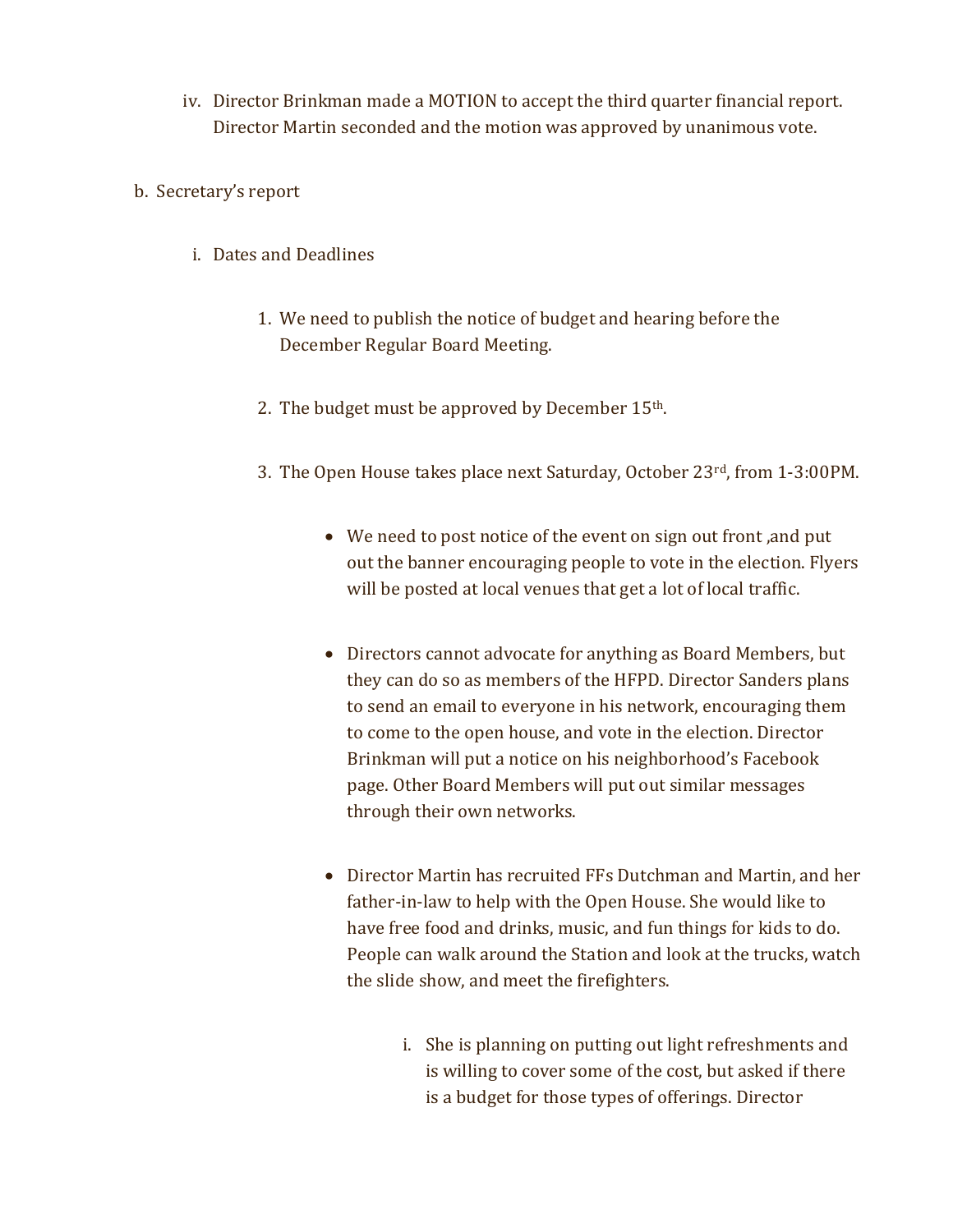Brinkman and Chief Trevithick offered to contribute funds from Friends of Hygiene and the FF Association.

- ii. Chief Trevithick suggested reaching out to Dutch Bros. to see if they would come and provide coffee. Director Butley's wife will contribute some homemade cakes/pies.
- 4. The Christmas Party is scheduled for December 3rd at Shupe's Homestead in Longmont. Cocktails hour begins at 6:30PM.
- c. Friends of Hygiene No report
- d. Election Official See Treasurer's Report (VI,a,1 and subtext)
- e. Chief's Report Postponed until next month
	- i. Run Data
	- ii. Shift Coverage
	- iii. Deployments
	- iv. Grant Update
	- v. Boy Scout Charter
	- vi. Other Issues & Opportunities

## VI.OLD BUSINESS

- a. Green house lease Chief Trevithick sent the lease out to the Board Members for review. It shows the new, higher monthly rent and a couple other small changes, otherwise it's essentially the same as the previous lease.
	- i. Director Brinkman would like the Board to put together a very serious offer to Roberta Sadar, to trade the Post Office lease for the green house. The offer should detail the virtually guaranteed, long-term income potential of the Post Office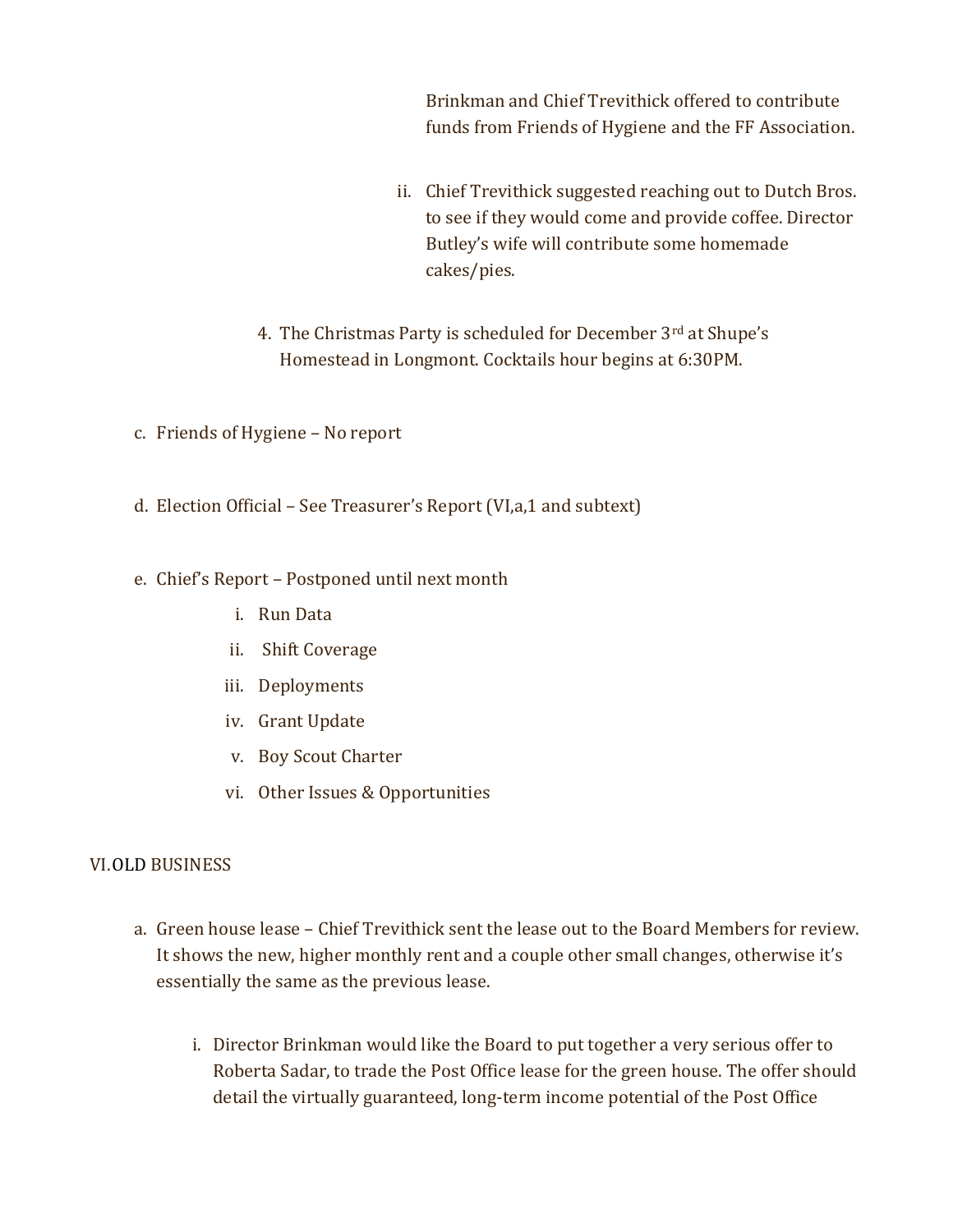lease. It should also emphasize how much she would be helping out the community by selling to the Fire Department.

- 1. There is also the possibility of making a 1031 exchange, so no taxes would need to be paid because it would be a property exchange instead of a sale.
- 2. Chief Trevithick is fairly certain that Roberta is not interested in the Post Office. If she won't sell, maybe we could find another property owner who is interested in the Post Office and try to make a three-way trade.
- 3. Director Butley suggested that we talk with accountants or attorneys to investigate other avenues of appeal. (i.e., lease purchase; property donation for a tax write-off.)
	- Director Martin will contact the real estate attorney that we used before and ask him for advice.
- ii. Director Sanders would also like to investigate what can be done with the old fire house and have a professional assessor tell us what we can/can't do with it. He proposed including funds in the 2022 budget to have a contractor or real estate expert make a list of options and their estimated costs

## b. Hygiene/Lyons Report

i. Deputy Fire Chief Folden works at Emergency Services Consulting International (ESCI) but developed the Hygiene/Lyons report independent from the company. He has advocated for mergers between other Departments in the past and is a proponent of the benefits. He briefly presented information on various types of partnerships, as well as how Lyons/Hygiene could begin to consider a more integrated relationship. He started his analysis with a financial overview, to determine whether an association is even feasible, relative to their respective economic positions. In general, both Districts have similar levels of income, expenses, assets and debt, so the foundation seems to be there if we want to keep moving forward. He emphasized that joining resources could reduce system and equipment redundancies, and overhead expenses, although it would also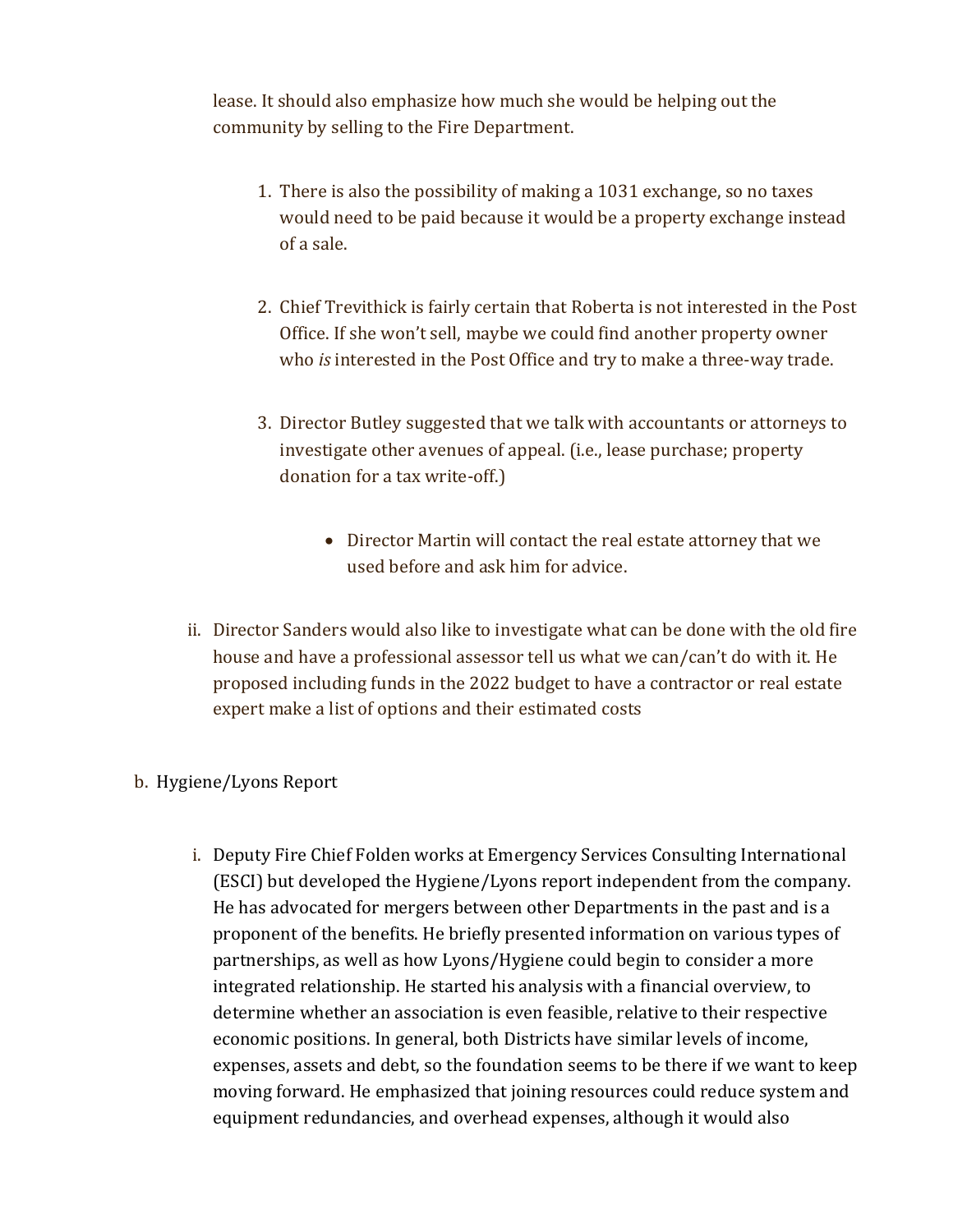necessarily reduce the number of authority positions. (i.e. there couldn't be two Fire Chiefs) The two Departments could train together, solidify more responses together, share more equipment, and design personnel agreements so that people can work/volunteer at both stations as a means to expand each Department's pool of members. He noted that there aren't really financial savings in combining training programs. Rather, the quality and efficiency of the training improves.

- 1. DFC Folden reported that Lyons FPD is open to a deeper level of consolidation with the HFPD. In Lyons' mind, the first step would be more of an authority approach, where the entities remain separate, but share overhead and billing costs, and work to develop common policies and procedures.
- 2. Director Snyder informed DFC Folden that the HFPD Board had slightly different expectations of what the Report would evaluate – less focus solely on financial compatibility, and more on how the two Departments could work jointly to provide transport services.
	- AMR doesn't regularly post an ambulance within the Lyons or Hygiene Districts; the two Departments are initially looking to explore collaborating in order to develop additional or alternative options to using AMR to reduce transport times to the hospital.
- ii. Director Brinkman stated that he was hoping that the Report would shed light on what both Departments can do to extend their respective budgets through jointly designed – and mutually beneficial – activity. He is opposed to any kind of a merger in either the short- or medium-term. His objective in this report was to determine what kind of benefits could be realized for both Departments within the next year or so, by working in a consolidated fashion, but without any actual consolidation. Start slow and build towards what the future might be in 5 or 6 years, and find out whether we even want to work towards an alliance.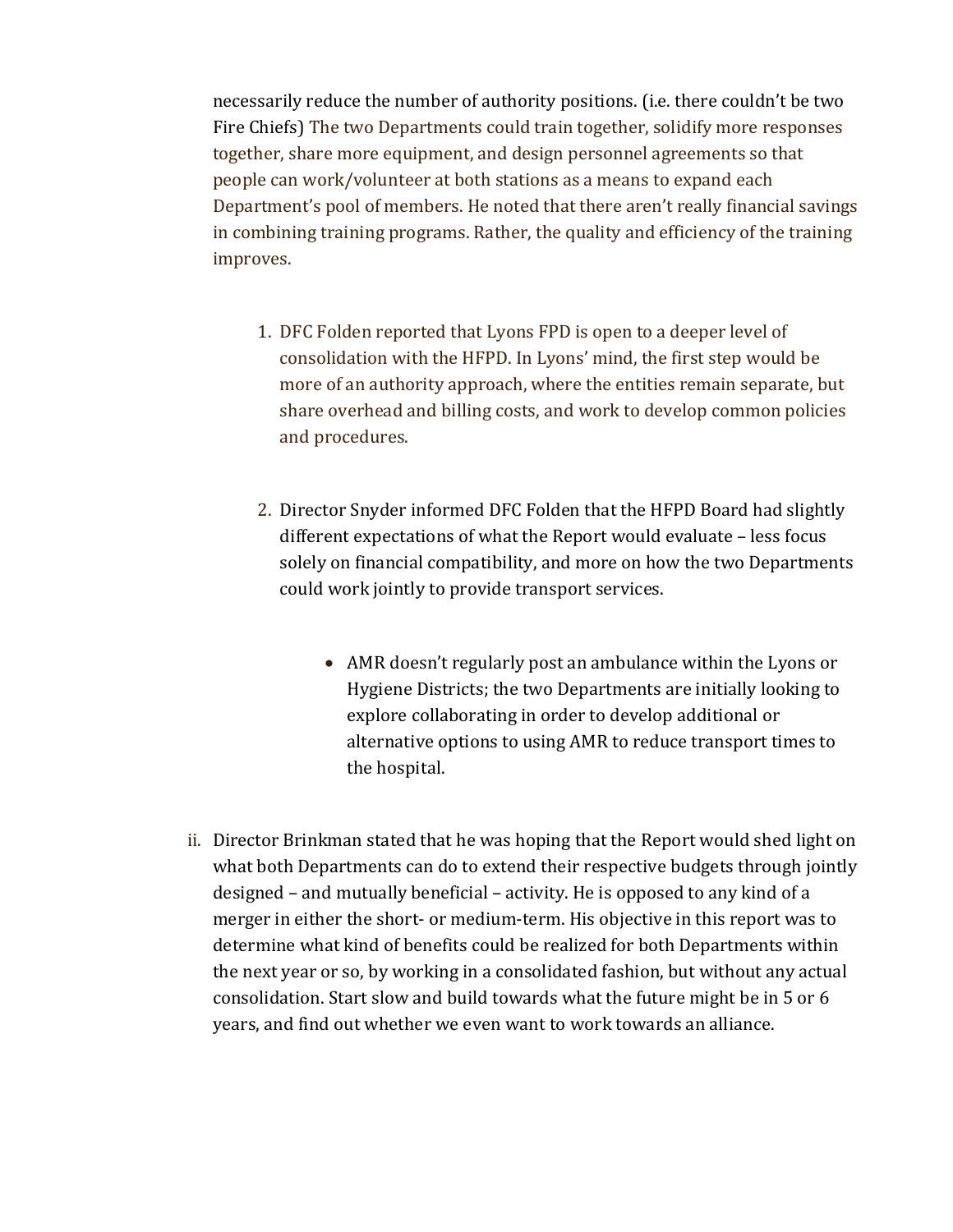- iii. Director Butley wanted more detail on how combining efforts could save each Department money and improve operations. The two Districts are relatively distant from each other; how would response times be affected? What kind of savings are there in consolidating training programs? Who works where, who decides, and how would morale be affected if two close-knit Departments are forced to work with unfamiliar personnel? How could it be structured so that each Department can be confident that each will maintain their own identity? How would equipment be shared, particularly with respect to wildland deployments? How would deployment proceeds be divided? Would combining efforts lead to greater influence with dispatch? What is Lyons' intent with pursuing joint efforts, and how does it align with Hygiene's goals? There isn't any point in spending money on further analysis if our visions for the future aren't complementary.
- iv. Director Snyder acknowledged that all of the Board Members' questions are important and we need to get answers before the idea of combining Departments is touched on in any way. However, the main concern is still figuring out a way to acquire and operate ambulance service in this area.
	- 1. Director Brinkman questioned how many calls does Boulder County get in which having an ambulance stationed in this area would be the closest one? What is the percentage relative to total calls? Lyons and Hygiene receive approximately the same number of medical calls per year, and the issue that we are looking to address is the prolonged response times that AMR provides to this area.
		- There isn't a lot of income to be made by providing ambulance service but the goal is to provide faster response to the community. The costs to get and staff an ambulance could be split with Lyons.
		- There was suggestion of staffing an ambulance with District people and AMR handling the billing. DFC Folden confirmed that there are various operating/billing models for ambulance service. He will provide the board with information.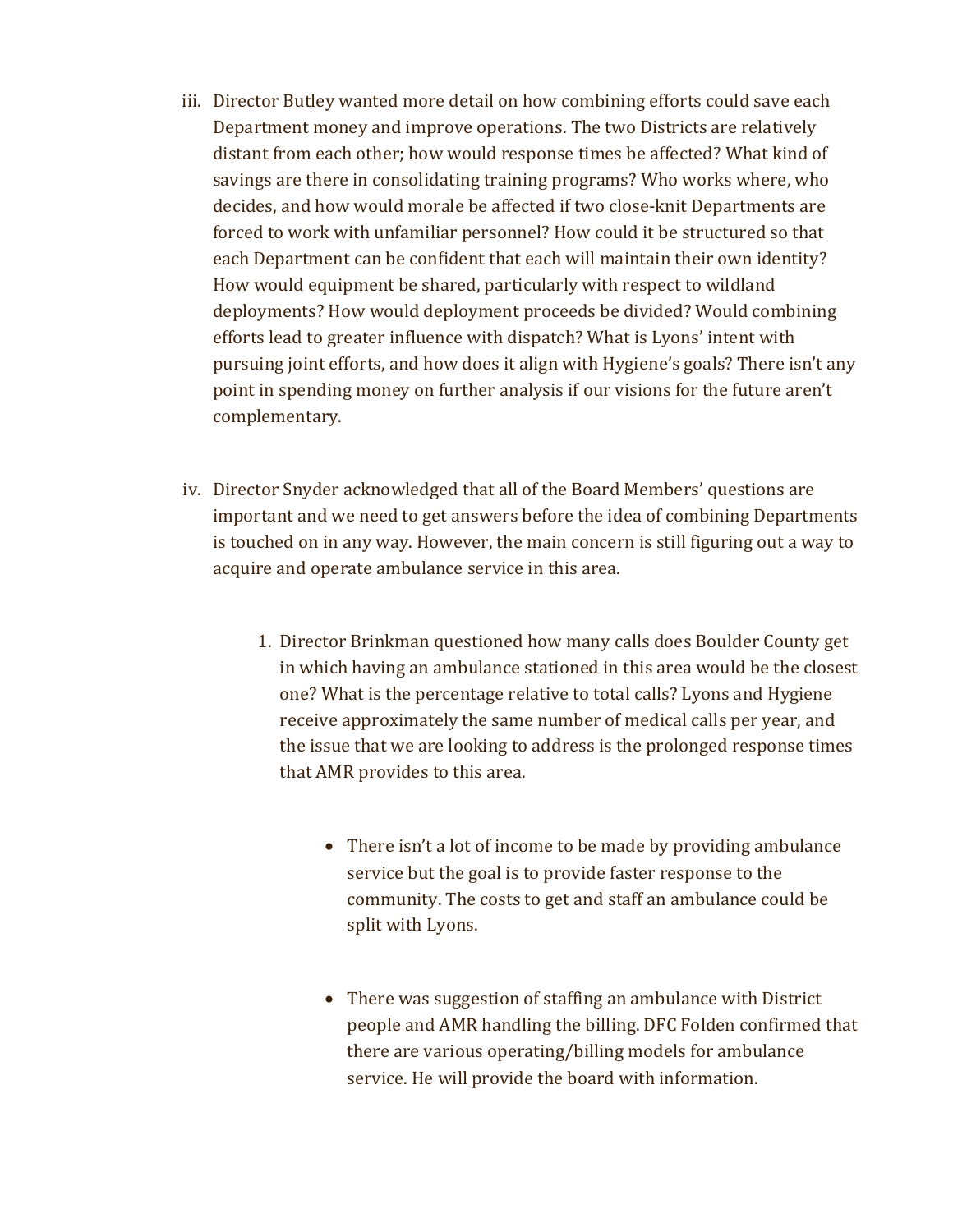- 2. Boulder County may not support the idea of competing, Fire Districtprovided ambulance service within the county, because it could undermine the agreement with AMR.
- v. After listening to comments by the Board, DFC Folden indicated that Hygiene and Lyons may not be on the same page regarding their primary objectives. He will talk to Chief Zick to get a better idea of what they are looking for. His impression is that Lyons is looking to move faster towards combining authorities.
	- 1. Each District wants to maintain their own, unique identity and authority, and there was concern that one District might eventually absorb the other. To prevent that possibility, two Boards of Directors could be maintained, with each District holding their own Regular Meetings each month. Each board would then also have an equal number representatives on a single, combined Board that would be responsible for managing and running the Authority, with direction from each District Board.
- vi. Some of the Hygiene Directors attended Lyons' Board Meeting last month, and Director Sanders reported that their Board President spoke about putting together a small team to talk through the various options and associated logistics of consolidating the two Districts. Two Directors from Lyons were recently selected, and they are hoping that Hygiene will choose two people to participate as well. DFC Folden recommended that the issues and questions discussed today could/should be addressed in a team meeting.
	- 1. Director Brinkman advocated for identifying two Hygiene representatives to start meeting with the Lyons representatives so that discussions could continue. He also proposed streaming the meetings on Zoom, so that Board Members and the public could attend virtually if desired. That way, a small group is guiding it, but everyone has the opportunity to stay informed. Someone should take meeting notes, both for documenting important actions and topics, as well as for those who aren't available to listen over Zoom. Each Board could then discuss the changes and ideas at their respective Regular Meetings.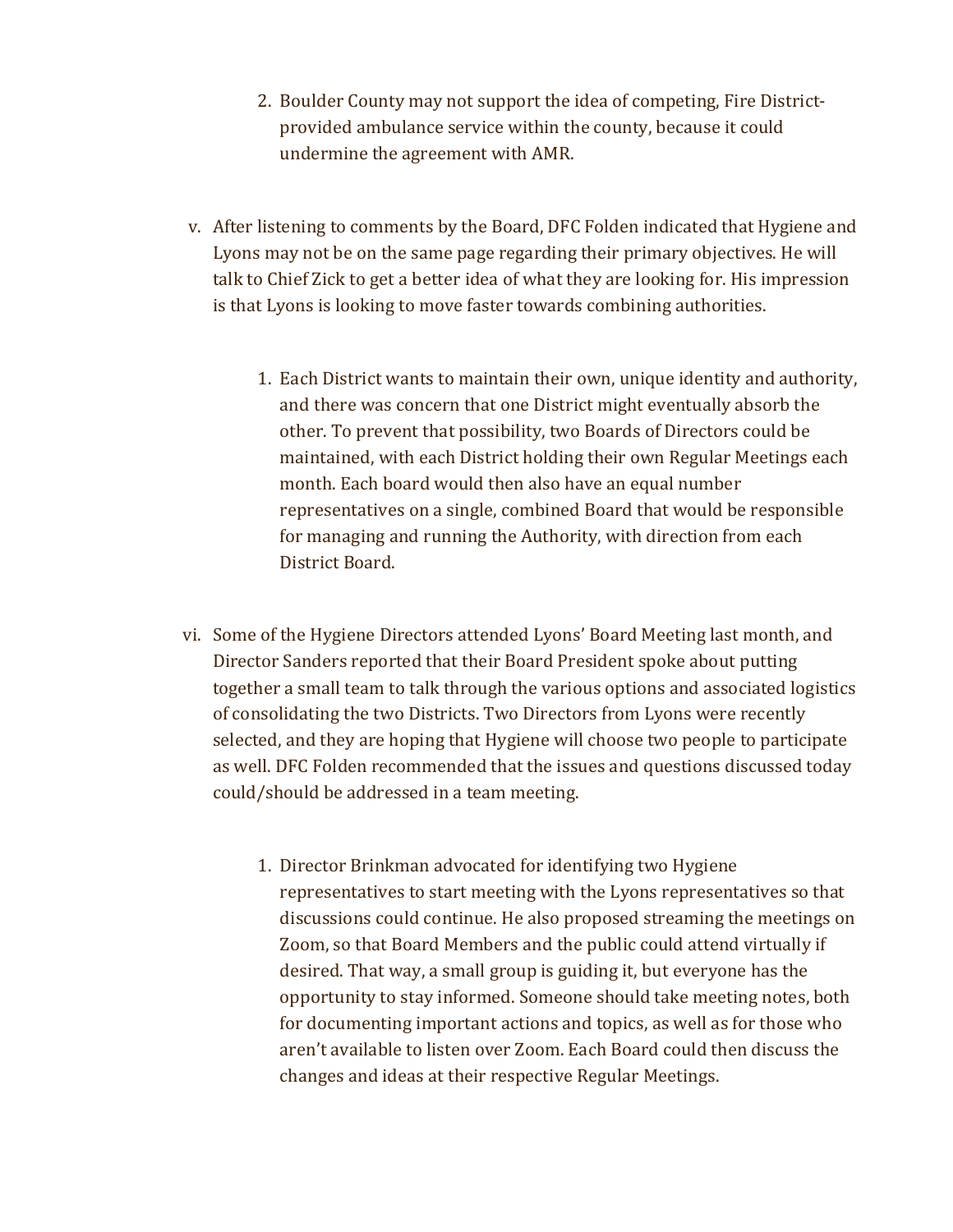- 2. A MOTION to appoint two people to participate in a working group with the Lyons' representatives, to look for efficiencies in operations and cooperation, determine if the two Departments have similar outlooks on future association in order to start plotting the path forward, was made by Director Butley. Director Brinkman seconded and the motion was approved by unanimous vote.
	- Director Snyder emphasized that this group does not have any spending or decision-making authority. Any financial or operational changes must be brought to each participant's respective Board for discussion and approval.
	- To clarify each District's starting position, Director Sanders would like the team to start by discussing the seven different levels of collaboration that Chief Zick put together a few months ago. From there, a schedule of implementation can be considered, advancing through slow steps.
	- Director Brinkman and Director Sanders volunteered to serve as the Hygiene representatives. DFC Folden will have Chief Zick get in touch with Chief Trevithick to exchange contact details for the representatives and set up the first meeting.
	- DFC Folden will work on the background detail of training efficiencies and call responses that will parallel the discussion. He also offered to come to the working session meetings if it would be helpful and if he was available.
- c. Steak Dinner Friday, September 17th Discussed in Secretary's Report (VI, b, i, 2)
- d. Open House, October 23 See Secretary's Report (VI,b,3 and subtexts)
- e. Christmas Party, December 3rd See Secretary's Report (VI,b,4)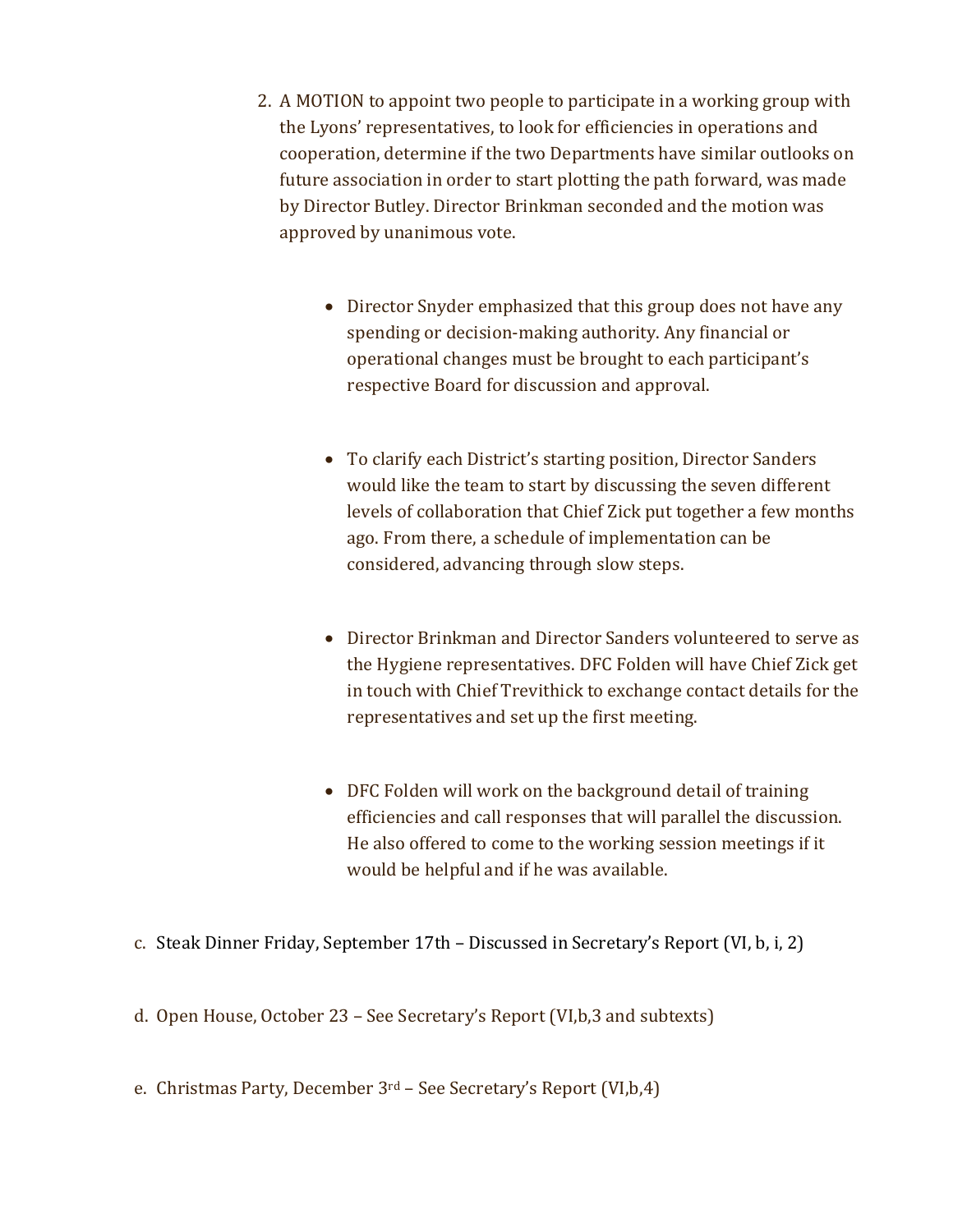#### VII. NEW BUSINESS

- a. 2022 Budget Will be discussed in a work session
	- i. Set/Advertise Public Hearing
- b. Director Martin asked if the next couple of meetings could be held by Zoom. The Board agreed. It was suggested that, since we are going into winter, meetings continue to take place virtually for a while. Director Sanders will set up a Zoom link for each meeting.
	- i. The audio quality at the fire station is not ideal for Zoom meetings. Director Sanders will look into ways to improve the acoustics so that the audio comes through a little cleaner.

#### VIII. AGENDA NEXT MONTH

- a. Work Session Will schedule in the next week to discuss the budget.
- b. Regular Meeting No discussion

IX.ADJOURNMENT – There was a MOTION to adjourn the meeting, and the meeting concluded at  $\sim$ 2:18 PM.

#### Motion/Resolution Summary:

- MOTION to approve the regular meeting minutes
- MOTION to approve the 8/21 special meeting minutes
- MOTION to approve the 8/29 special meeting minutes
- MOTION to approve the 9/16 special meeting minutes
- MOTION to accept the 2020 audit report
- MOTION to accept the third quarter financial report
- MOTION to appoint two people to participate in a working group with the Lyons' representatives, to look for efficiencies in operations and cooperation, determine if the